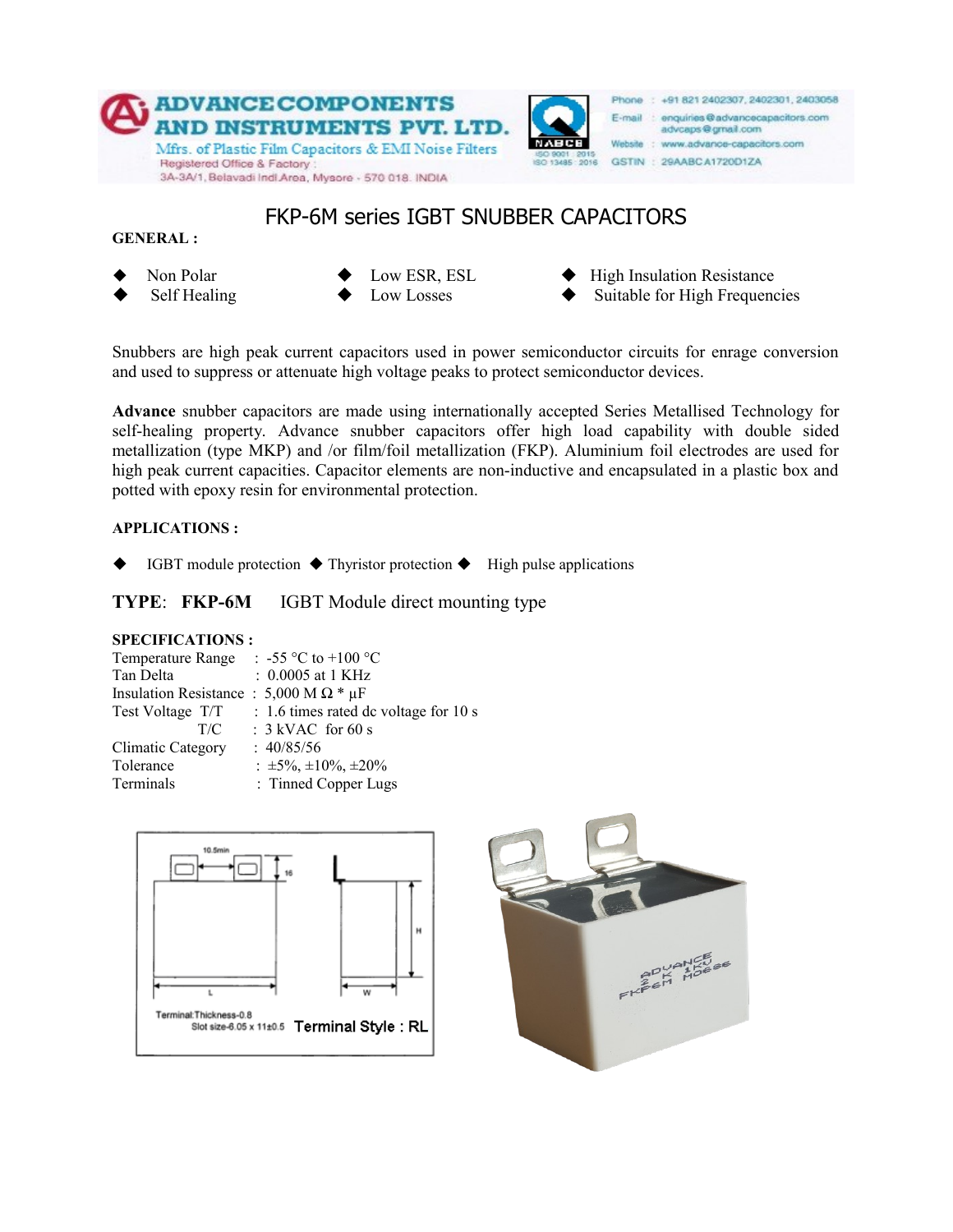



Phone: +91 821 2402307, 2402301, 2403058

E-mail : enquiries@advancecapacitors.com advcaps@gmail.com

Website : www.advance-capacitors.com

GSTIN: 29AABCA1720D1ZA





# **Specifications:**

### **Working voltage 1000 Vdc (480Vac at 50Hz)**

| Capacitance<br>in $\mu$ F | $I_{\text{Peak}}$<br>in A | I <sub>rms</sub><br>in A | ESR max<br>$(a)$ 10 $kHz$<br>in m $\Omega$ | dv/dt<br>$V/\mu S$ | Case dimension<br>in mm<br>$(W \times H \times L)$ | <b>Terminal Style</b> |
|---------------------------|---------------------------|--------------------------|--------------------------------------------|--------------------|----------------------------------------------------|-----------------------|
| 0.10                      | 120                       | 5.6                      | 11.2                                       | 2000               | 17*29*41.5                                         | RL, SL                |
| 0.15                      | 180                       | 5.7                      | 10.8                                       | 2000               | 17*29*41.5                                         | RL, SL                |
| 0.22                      | 264                       | 6.8                      | 4.0                                        | 2000               | 17*29*41.5                                         | RL, SL                |
| 0.33                      | 330                       | 19.7                     | 3.7                                        | 2000               | 17*29*41.5                                         | RL, SL                |
| 0.47                      | 470                       | 21.1                     | 3.5                                        | 2000               | 24*38*48                                           | RL, SL                |
| 0.68                      | 612                       | 21.3                     | 3.2                                        | 1500               | 24*38*48                                           | RL, SL                |
| 1.00                      | 900                       | 26                       | 3.0                                        | 1500               | 24*38*48                                           | RL, SL                |
| 2                         | 1200                      | 28.2                     | 2.5                                        | 1500               | 30*45*45                                           | RL, SL                |
| 2.20                      | 1320                      | 28.5                     | 2.4                                        | 1500               | 30*45*45                                           | RL, SL                |
| 3.00                      | 1800                      | 30                       | 2.0                                        | 1500               | 43*50*54                                           | RL, SL                |
| 3.30                      | 1980                      | 30                       | 2.0                                        | 1500               | 43*50*54                                           | RL, SL                |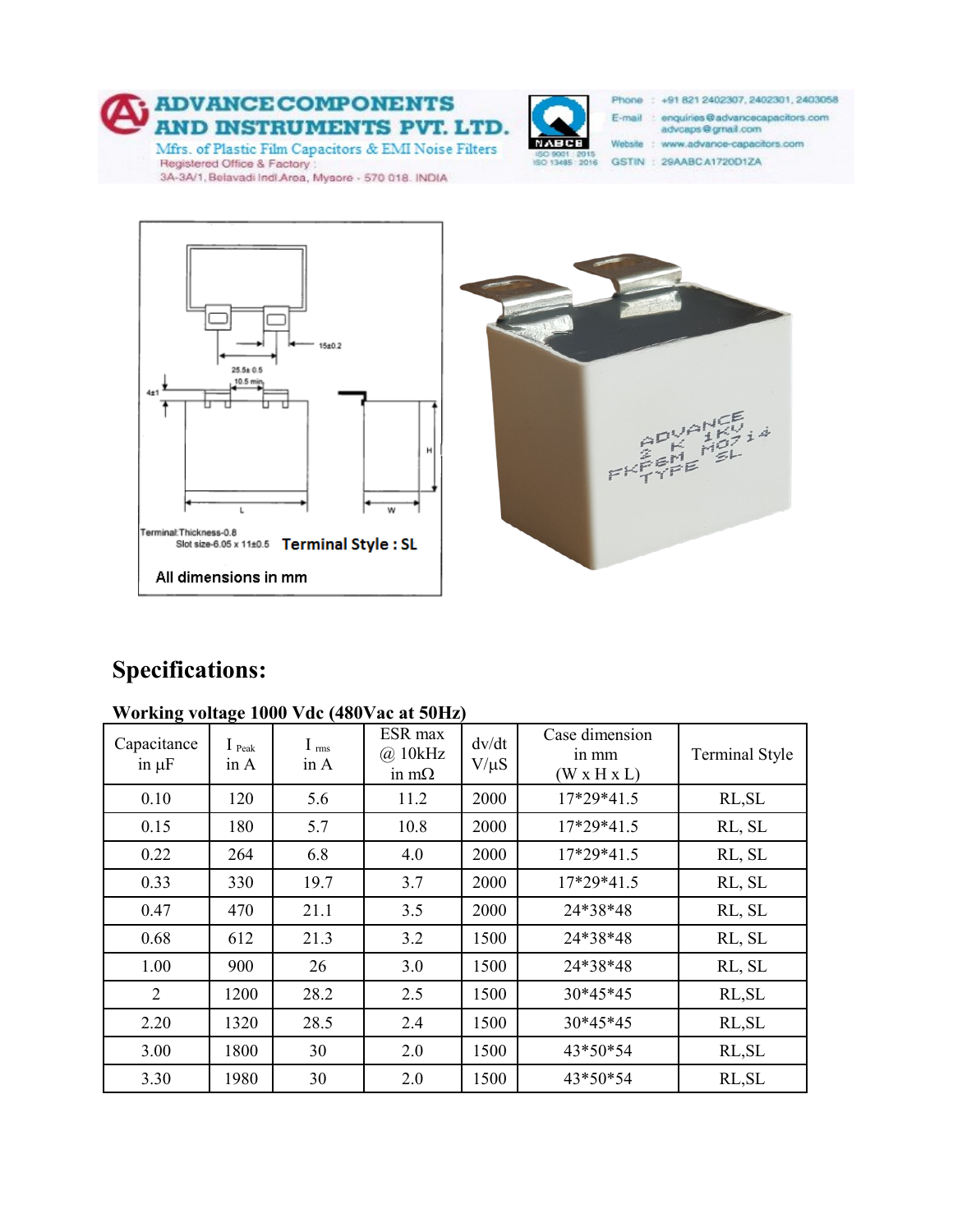



Phone: +91 821 2402307, 2402301, 2403058 E-mail : enquiries@advancecapacitors.com

advcaps@gmail.com Website : www.advance-capacitors.com

GSTIN: 29AABCA1720D1ZA

| <u>WULKING VUHAGU 1430 VUU (330 VAU AL 3011Z)</u> |                                    |                          |                                         |                    |                                                    |                |
|---------------------------------------------------|------------------------------------|--------------------------|-----------------------------------------|--------------------|----------------------------------------------------|----------------|
| Capacitance<br>in $\mu$ F                         | $\mathbf{1}_{\text{Peak}}$<br>in A | I <sub>rms</sub><br>in A | ESR max<br>$(a)$ 10kHz<br>in m $\Omega$ | dv/dt<br>$V/\mu S$ | Case dimension<br>in mm<br>$(W \times H \times L)$ | Terminal Style |
| 0.10                                              | 160                                | 5.6                      | 10.0                                    | 2000               | 17*29*41.5                                         | RL, SL         |
| 0.15                                              | 160                                | 5.7                      | 5.0                                     | 2000               | 17*29*41.5                                         | RL, SL         |
| 0.22                                              | 330                                | 6.8                      | 4.5                                     | 2000               | 17*29*41.5                                         | RL, SL         |
| 0.33                                              | 495                                | 19.7                     | 4.0                                     | 2000               | 17*29*41.5                                         | RL, SL         |
| 0.47                                              | 705                                | 21                       | 3.8                                     | 2000               | 24*38*48                                           | RL, SL         |
| 0.68                                              | 840                                | 21                       | 3.5                                     | 1500               | 24*38*48                                           | RL, SL         |
| 1.00                                              | 1200                               | 26                       | 3.0                                     | 1500               | 30*45*45                                           | RL, SL         |
| 1.5                                               | 1900                               | 26                       | 2.5                                     | 1500               | 30*45*45                                           | RL, SL         |
| 2.00                                              | 2000                               | 28                       | 2.5                                     | 1500               | 43*50*54                                           | RL, SL         |
| 3.00                                              | 2000                               | 30                       | 2.0                                     | 1500               | 43*50*54                                           | RL, SL         |

### **Working voltage 1250 Vdc (550Vac at 50Hz)**

**Note: Other capacitance values and voltage ratings available on request**

# **Specifications:**

| $\overline{v}$ of King voltage 1500 v ue (050 v ac at 5011z) |                                    |                          |                                            |                    |                                                    |                       |
|--------------------------------------------------------------|------------------------------------|--------------------------|--------------------------------------------|--------------------|----------------------------------------------------|-----------------------|
| Capacitance<br>in $\mu$ F                                    | $\mathbf{1}_{\text{Peak}}$<br>in A | I <sub>rms</sub><br>in A | ESR max<br>$\omega$ 10kHz<br>in m $\Omega$ | dv/dt<br>$V/\mu S$ | Case dimension<br>in mm<br>$(W \times H \times L)$ | <b>Terminal Style</b> |
| 0.10                                                         | 160                                | 5.6                      | 10.0                                       | 2000               | 17*29*41.5                                         | RL, SL                |
| 0.15                                                         | 160                                | 5.7                      | 5.0                                        | 2000               | 17*29*41.5                                         | RL, SL                |
| 0.22                                                         | 330                                | 6.8                      | 4.5                                        | 2000               | 17*29*41.5                                         | RL, SL                |
| 0.33                                                         | 495                                | 19.7                     | 4.0                                        | 2000               | 17*29*41.5                                         | RL, SL                |
| 0.47                                                         | 705                                | 21                       | 3.8                                        | 2000               | 24*38*48                                           | RL, SL                |
| 0.68                                                         | 840                                | 21                       | 3.5                                        | 1500               | 24*38*48                                           | RL, SL                |
| 0.75                                                         | 975                                | 26                       | 3.0                                        | 1500               | 24*38*48                                           | RL, SL                |
| 1.00                                                         | 1200                               | 26                       | 3.0                                        | 1500               | 30*45*45                                           | RL, SL                |
| 1.50                                                         | 1900                               | 26                       | 2.5                                        | 1500               | 43*50*54                                           | RL, SL                |
| 2.00                                                         | 2000                               | 28                       | 2.5                                        | 1500               | 43*50*54                                           | RL, SL                |
| 3.0                                                          | 2000                               | 30                       | 2.5                                        | 1500               | 43*58*54                                           | RL, SL                |

**Working voltage 1500 Vdc (630Vac at 50Hz)**